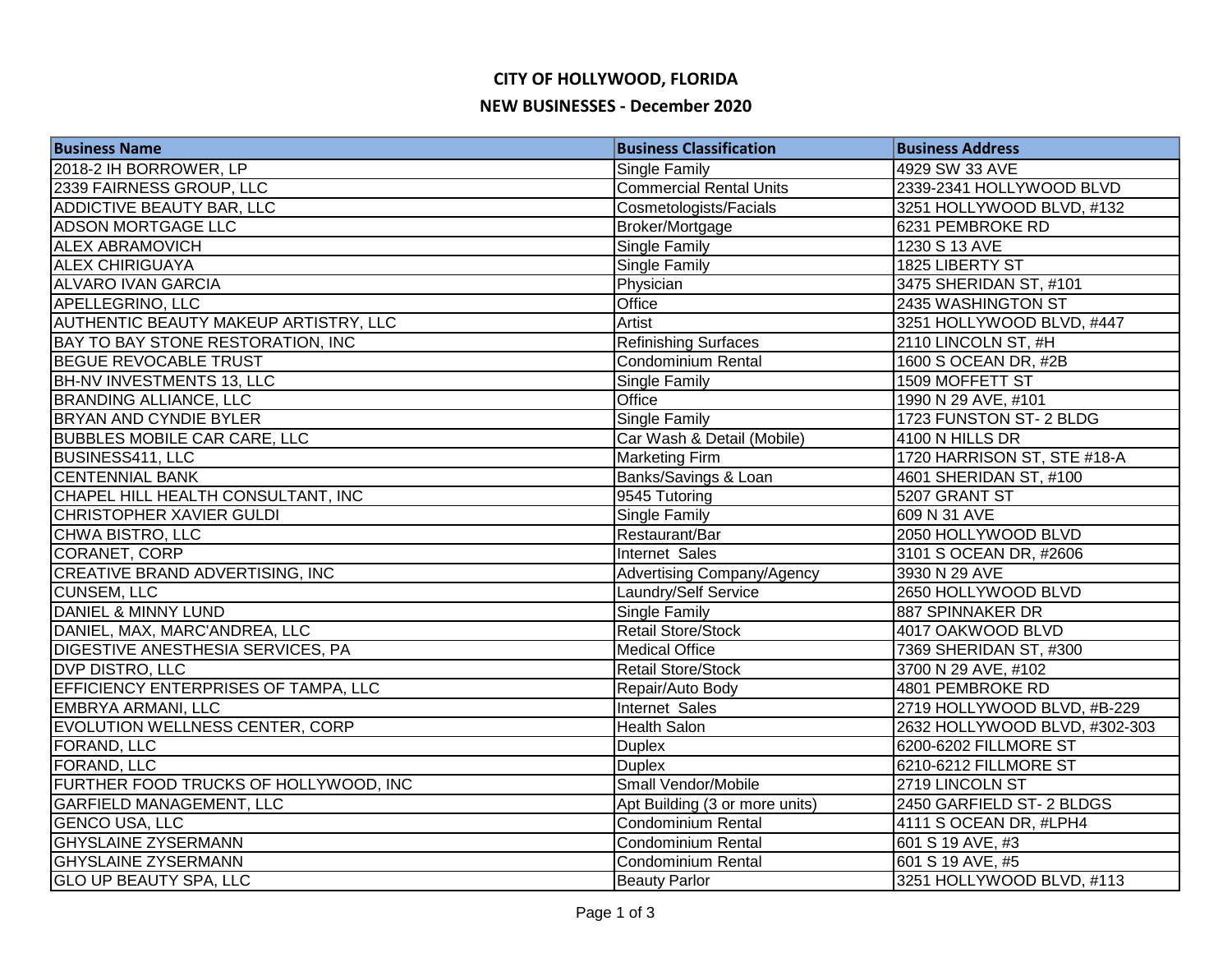# **CITY OF HOLLYWOOD, FLORIDA**

### **NEW BUSINESSES - December 2020**

| <b>Business Name</b>                         | <b>Business Classification</b> | <b>Business Address</b>       |
|----------------------------------------------|--------------------------------|-------------------------------|
| <b>GOOD DAM CLEANING, LLC</b>                | <b>Cleaning Services</b>       | 7460 TAYLOR ST                |
| <b>GV LAS OLAS, LLC</b>                      | Restaurant/Bar                 | 1948 HOLLYWOOD BLVD           |
| HOLLYWOOD BEACH VACATION COURT               |                                | 1009 N 13 CT                  |
| <b>LLC</b>                                   | Single Family                  |                               |
| HOLLYWOOD BEACH VACATION LINCOLN             |                                |                               |
| <b>LLC</b>                                   | Single Family                  | 1111 LINCOLN ST               |
| (DBA: HOLLYWOOD BEACH VACATION LLC)          |                                |                               |
| <b>HUSAY, LLC</b>                            | Condominium Rental             | 4010 S OCEAN DR, #R1207       |
| ICE CUSTARD HOLLYWOOD BEACH, LLC             | <b>Retail Store/Stock</b>      |                               |
| (DBA: RITA'S ITALIAN ICE-FROZEN CASTARD)     |                                | 313 JOHNSON ST                |
| IH3 PROPERTY FLORIDA, L.P.                   | Single Family                  | 4915 SW 36 AVE                |
| JAIME LONDONO, LLC                           | Single Family                  | 6320 DEWEY ST                 |
| JOHN FERRY & SHARON FERRY                    | Single Family                  | 2101 N 56 TER                 |
| KSM14, LLC                                   | <b>Duplex</b>                  | 1819 N 17 AVE, #1-2           |
| <b>LAVINIU ION ANGHEL</b>                    | Physician                      | 3475 SHERIDAN ST, #101        |
| LAW OFFICES OF GEORGE A. MINSKI, P.A.        | Attorney                       | 2500 HOLLYWOOD BLVD, STE #214 |
| LEVELSIX, LLC                                | Hotel/Motel                    | 311 NEBRASKA ST               |
| M.Y. RESTORATION USA, INC                    | Contractor/Specialty           | 5097 SW 35 TER                |
| MADISON515, LLC                              | Apt Building (3 or more units) | 515 S 20 AVE, #1-6            |
| MAHALU HOLDINGS, LLC                         | <b>Single Family</b>           | 7200 CHARLESTON ST            |
| <b>MARLYN MALAGON</b>                        | Single Family                  | 1400 N 74 TER                 |
| MARO CORP                                    | Apt Building (3 or more units) | 2300 DOUGLAS ST               |
| MCFARLAND-JOHNSON, INC                       | Contractor/Engineering         | 4651 SHERIDAN ST, #300B       |
| <b>MEEJA AMERICA, LLC</b>                    | Condominium Rental             | 4111 S OCEAN DR, #2811        |
| MICHAEL & SHANNON MARINACCI                  | Condominium Rental             | 311 CONNECTICUT ST, #4        |
| MICHAEL R LOSS, ME                           | Physician                      | 3475 SHERIDAN ST, #101        |
| MJ TRUST INVESTMENT, INC                     | Apt Building (3 or more units) | 5901-5903 PIERCE ST, #1-4     |
| <b>MOON LUCK, LLC</b>                        | Office                         | 4400 HILLCREST DR, #1000B     |
| NARMAR & PETER HANNA                         | Apt Building (3 or more units) | 6314 LINCOLN ST, #1-3         |
| NATALIA MARIELA, CORP                        | Condominium Rental             | 101 N OCEAN DR, #335          |
| NATALIA MARIELA, CORP                        | Condominium Rental             | 101 N OCEAN DR, #567          |
| NEW SMILE DENTAL LAB, LLC                    | Laboratory/Medical             | <b>7080 TAFT ST</b>           |
| NORMAN H. BECKER, P.A.                       | Accountant/Auditors            | 3874 SHERIDAN ST              |
| <b>PAVILLON CORP</b>                         | Restaurant/Bar                 | 4525 HOLLYWOOD BLVD           |
| (DBA: VIBEZ BAR AND LOUNGE)                  |                                |                               |
| PLANTATION SPINAL CARE CENTER, INC           | <b>Medical Office</b>          | 1955 TYLER ST                 |
| (DBA: HOLLYWOOD SPORTS REHAB & CHIROPRACTIC) |                                |                               |
| PORTO CAPITAL, INC                           | Condominium Rental             | 4010 S OCEAN DR, #T4002       |